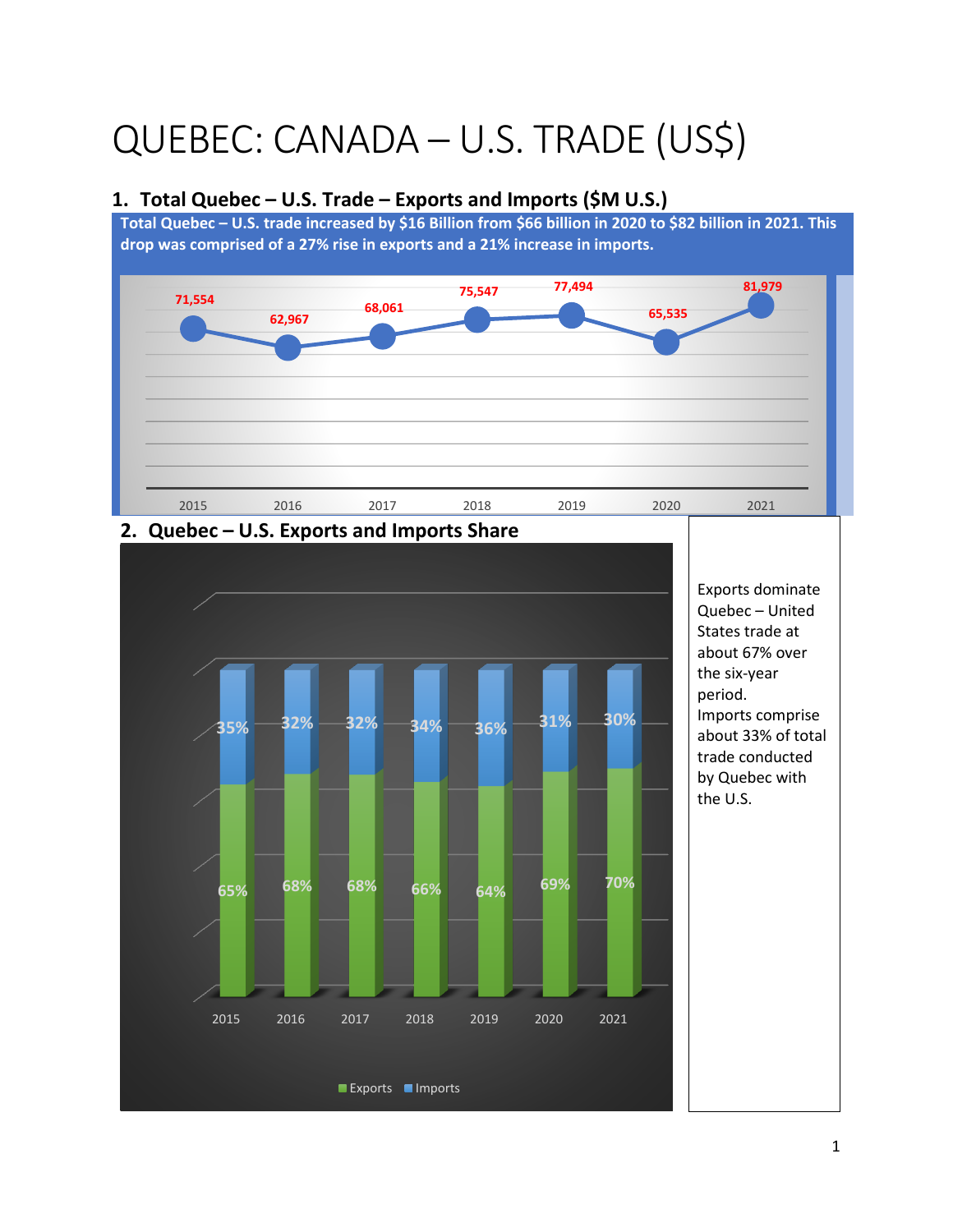

## **3. Major Commodities of Quebec – United States Total Trade: \$M U.S.**

## **4. Major Commodities of Quebec – United States Trade: Exports \$ Million U.S.**

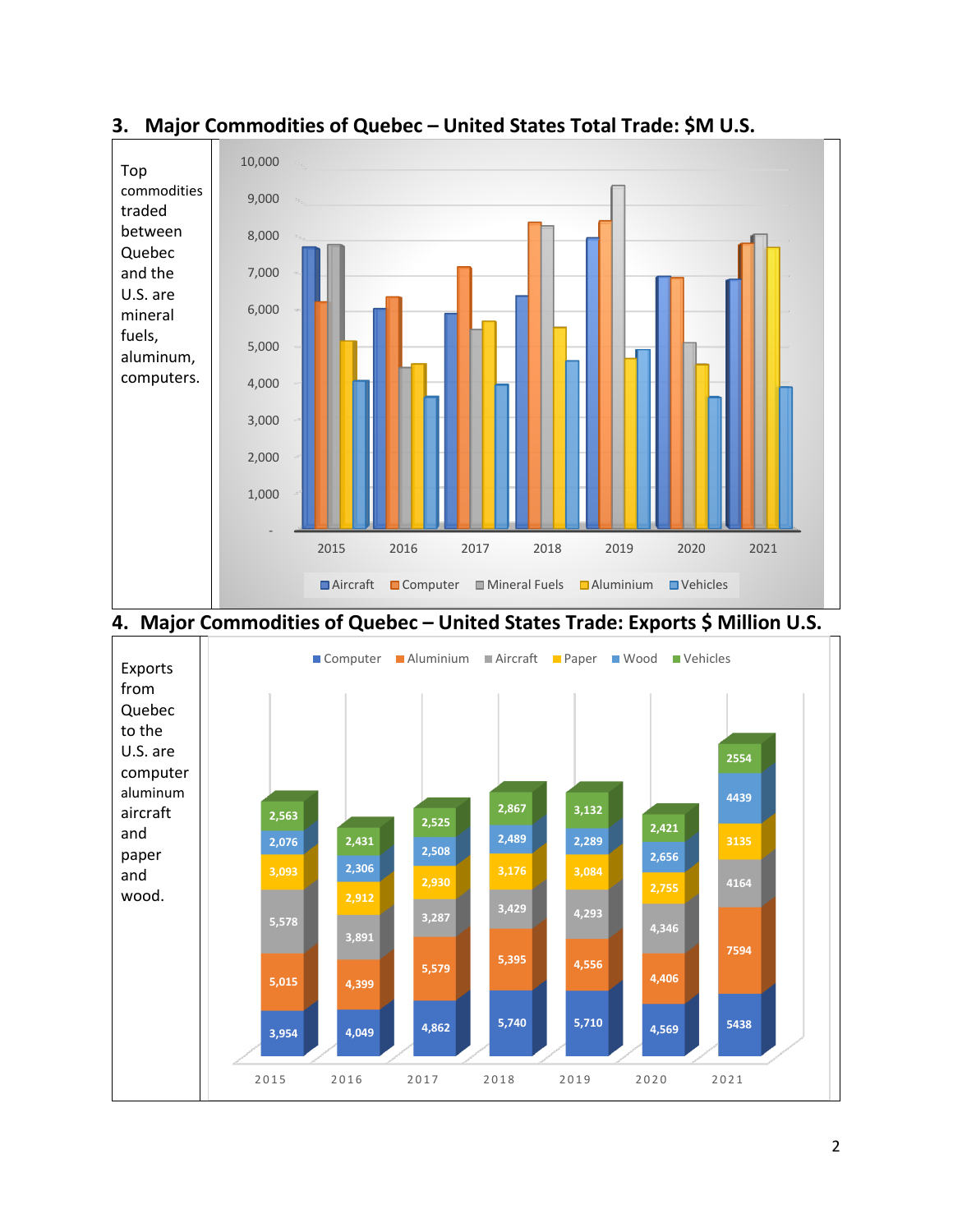

## **5. Major Commodities of Quebec – United States Trade: Imports \$M U.S.**



#### **6. TOP TRADING PARTNERS: Quebec – U.S. States \$M U.S.**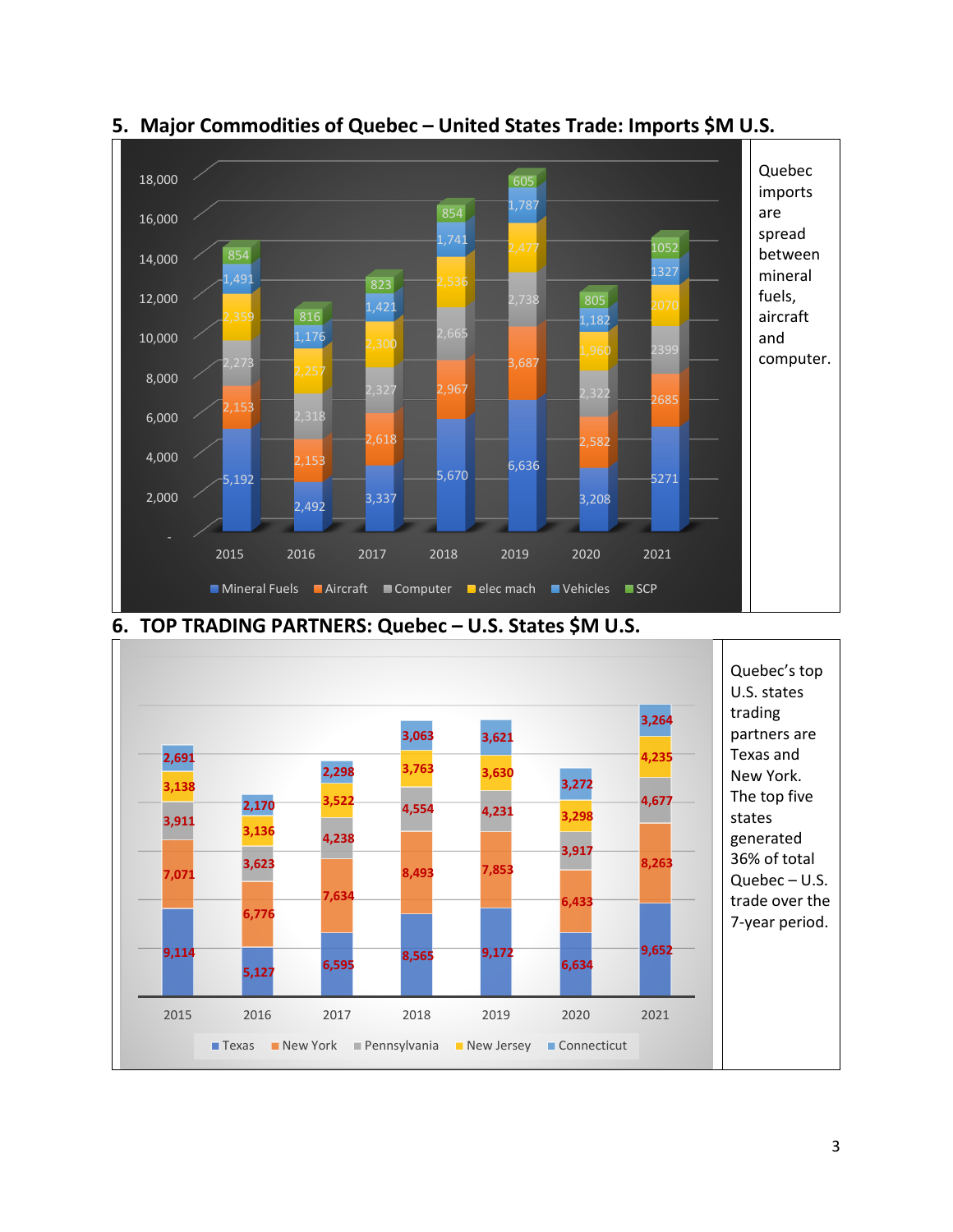

|  |  |  | 7. TOP MODES of Transportation: Quebec - US TRADE |
|--|--|--|---------------------------------------------------|
|--|--|--|---------------------------------------------------|

| <b>QUEBEC</b>                         |        |        |        |        |        |        |        |  |
|---------------------------------------|--------|--------|--------|--------|--------|--------|--------|--|
|                                       | 2015   | 2016   | 2017   | 2018   | 2019   | 2020   | 2021   |  |
| Total                                 | 71,554 | 62,967 | 68,061 | 75,547 | 77,494 | 65,535 | 81,979 |  |
| <b>Exports</b>                        | 46,511 | 42,948 | 46,317 | 49,750 | 49,967 | 45,186 | 57,349 |  |
| <b>Imports</b>                        | 25,043 | 20,019 | 21,744 | 25,798 | 27,527 | 20,348 | 24,630 |  |
|                                       | 2015   | 2016   | 2017   | 2018   | 2019   | 2020   | 2021   |  |
| <b>Exports</b>                        | 65%    | 68%    | 68%    | 66%    | 64%    | 69%    | 70%    |  |
| <b>Imports</b>                        | 35%    | 32%    | 32%    | 34%    | 36%    | 31%    | 30%    |  |
| <b>Canada US Trade through Quebec</b> |        |        |        |        |        |        |        |  |
|                                       |        |        |        |        |        |        |        |  |
|                                       | 2015   | 2016   | 2017   | 2018   | 2019   | 2020   | 2021   |  |
| <b>Truck</b>                          | 40,580 | 39,955 | 42,281 | 46,067 | 46,769 | 41,020 | 49,106 |  |
| Rail                                  | 10,988 | 8,024  | 8,902  | 9,285  | 7,956  | 7,649  | 11,483 |  |
| Air                                   | 6,951  | 6,198  | 6,953  | 7,939  | 8,292  | 7,368  | 8,053  |  |
| <b>Pipeline</b>                       | 33     | 1,117  | 731    | 422    | 1,390  | 370    | 206    |  |
| <b>Vessel</b>                         | 7,387  | 3,090  | 5,032  | 7,981  | 8,454  | 5,253  | 9,026  |  |
| <b>Total</b>                          | 65,939 | 58,384 | 63,899 | 71,694 | 72,861 | 61,660 | 77,874 |  |